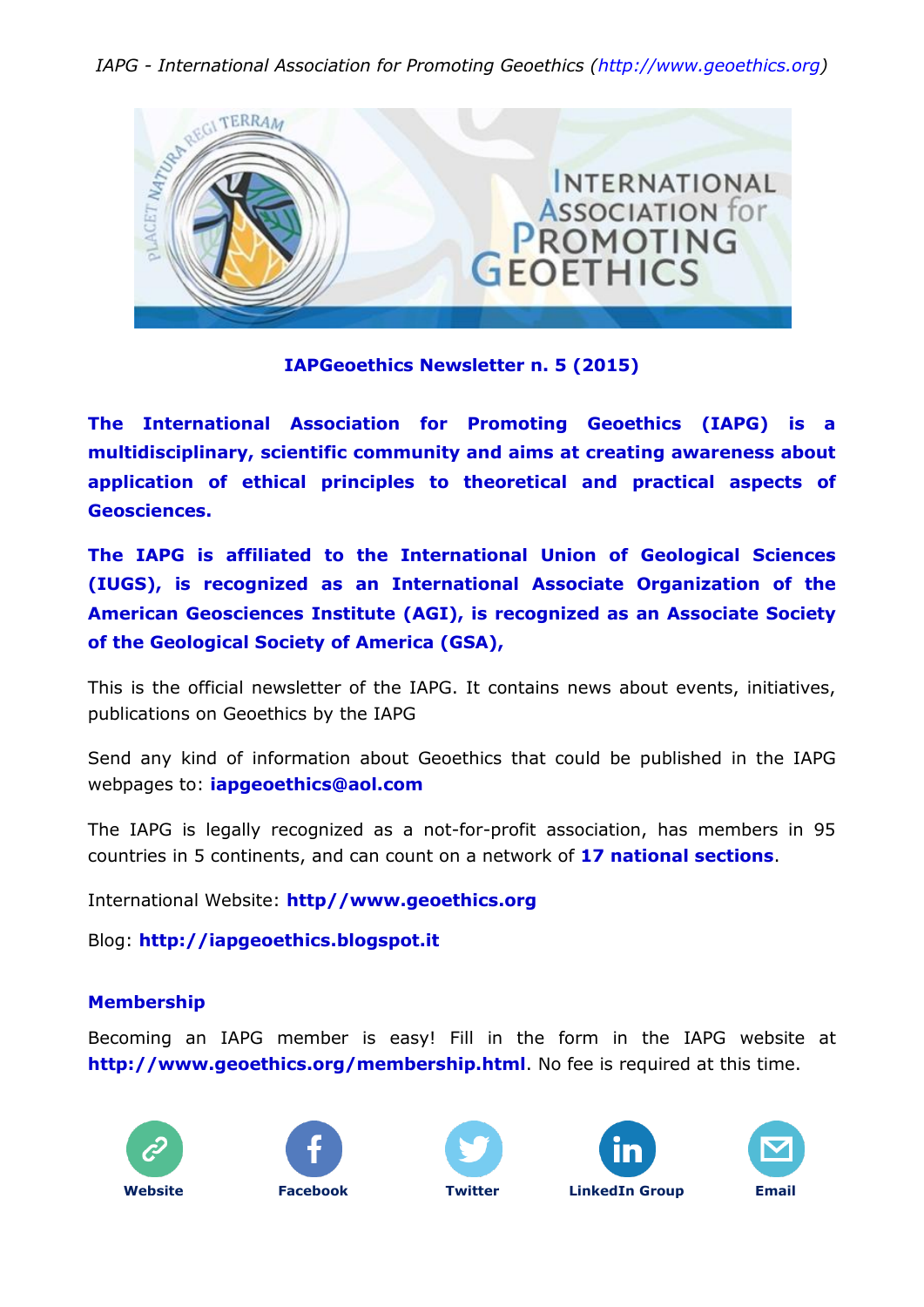

**The program of the IAPG session on Geoethics at the GSA Annual Meeting 2015 in Baltimora (USA) is out!**

Look at the list of the 16 presentations from 23 authors: **<https://gsa.confex.com/gsa/2015AM/webprogram/Session37724.html>**

The session is titled "**[Ethics of Geoscience in practice and application](https://gsa.confex.com/gsa/2015AM/webprogram/Session37724.html)**" and will be chaired by Cindy Palinkas and Vincent Cronin, co-coordinators of the section IAPG-USA. The session will take place on Sunday, 1 November 2015, 1:30 PM-5:30 PM, Room 337 (Baltimore Convention Center).

The IAPG is an Associate Society of The GSA - Geological Society of America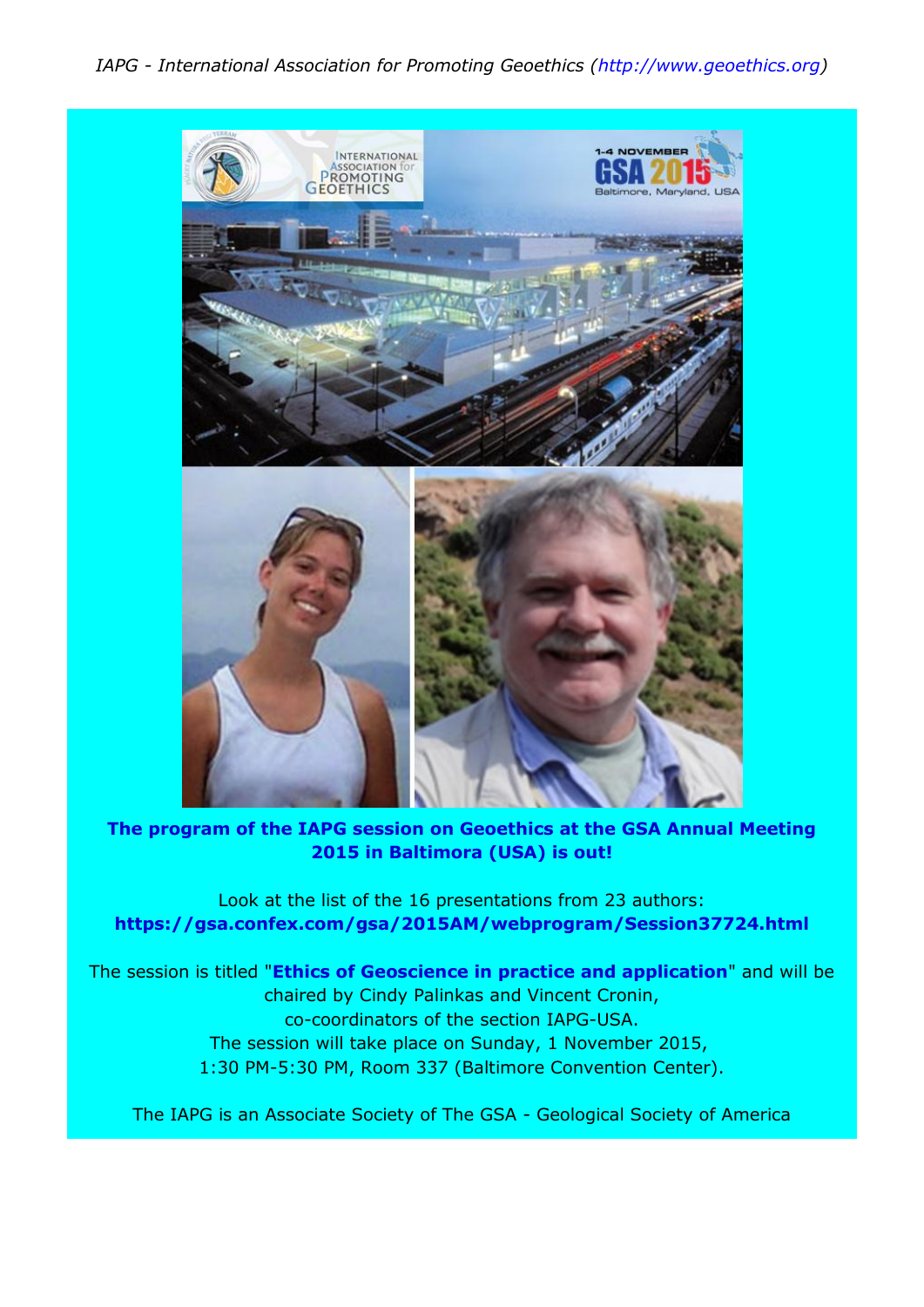

## **First Colloquium [on Geoethics in Peru](http://www.geoethics.org/colloquiumperu.html)**

The Peruvian Geological Society-SGP (Sociedad Geologica del Perù) and the IAPG-Peru organize the "First Colloquium on Geoethics in Peru". The scheduled date is 12th October, and the Colloquium will take place in the SGA social center (28 de Julio Av. 745, Miraflores, Lima).

[Read more in the IAPG website](http://www.geoethics.org/colloquiumperu.html)



## **[Lectio Magistralis on Geoethics](http://www.geoethics.org/forumperu.html)**

at the International Forum on Geological Risk Management. Arequipa (Peru), 14-16 October 2015. Silvia Peppoloni (IAPG Secretary General) will give a Lectio Magistralis titled: "**[Geoethics: a framework for the management](http://www.geoethics.org/forumperu.html)  [of the geosphere and georisks](http://www.geoethics.org/forumperu.html)**". The IAPG-Peru patronizes the Forum.

[Read more in the IAPG website](http://www.geoethics.org/forumperu.html)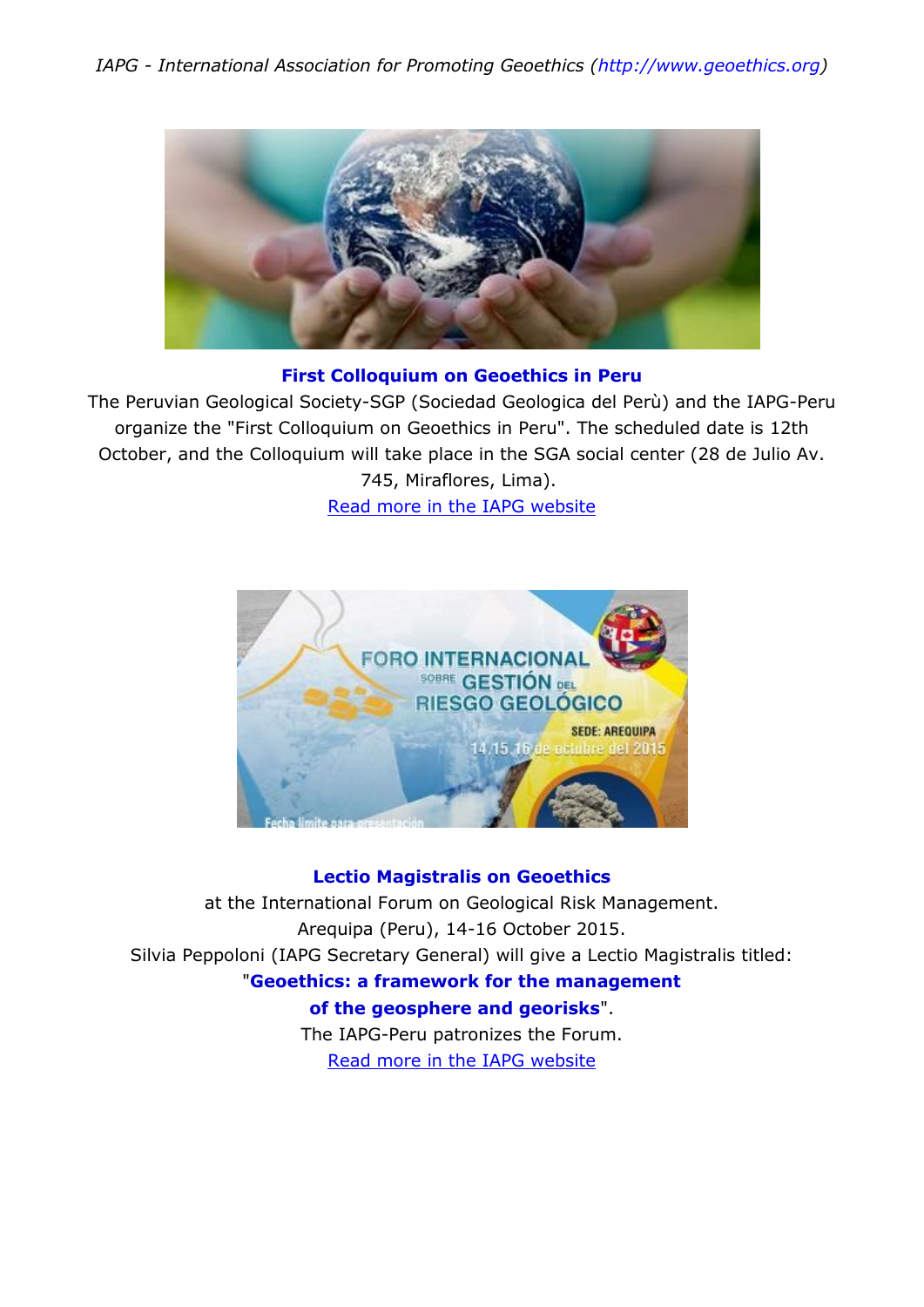

## **[CALL FOR ABSTRACTS](http://www.geoethics.org/35thigc.html)**

### **35th IGC - International Geological Congress 2016** The IAPG proposes two sessions:

### **[Geoethics: general aspects and case-studies](http://www.geoethics.org/35thigc.html)**

Convenership: Giuseppe Di Capua, Peter Bobrowsky, Martin Bohle, John Geissman, Silvia Peppoloni (Theme: Global Geoscience Professionalism and Geoethics)

#### **[Geoethical perspectives on meeting the resource needs of future generations](http://www.geoethics.org/35thigc.html)**

Convenership: Silvia Peppoloni, Nic Bilham, Vitor Correia, Luca Demicheli This session is a joint initiative IAPG, Geological Society of London, European Federation of Geologists and EuroGeoSurveys (Theme: Resourcing Future Generations)

**Sessions [descriptions in the IAPG website](http://www.geoethics.org/35thigc.html)** The call for abstracts is open (**Deadline: 31 January 2016**). Information on how to submit an abstract in the [IGC website](http://www.35igc.org/Verso/211/Submit-an-Abstract)



### **CALL FOR PAPERS**

**IX Congreso Geológico de España** The IAPG-Spain proposes a symposium on Geoethics: **[S6: "Geoética"](http://www.congresogeologicoespaña.com/simposios.html)** Convenership: Domingo Martín Sánchez (Universidad Politécnica de Madrid), Fermín Villarroya Gil (Universidad Complutense de Madrid), Emilia H. Lopera Pareja (Centro de Investigaciones Energéticas, Medioambientales y Tecnológicas). **[Session description in the IAPG website](http://www.geoethics.org/events.html)** [Information about the paper submission](http://www.congresogeologicoespaña.com/normativas.html)

**Deadline: 15 March 2016**